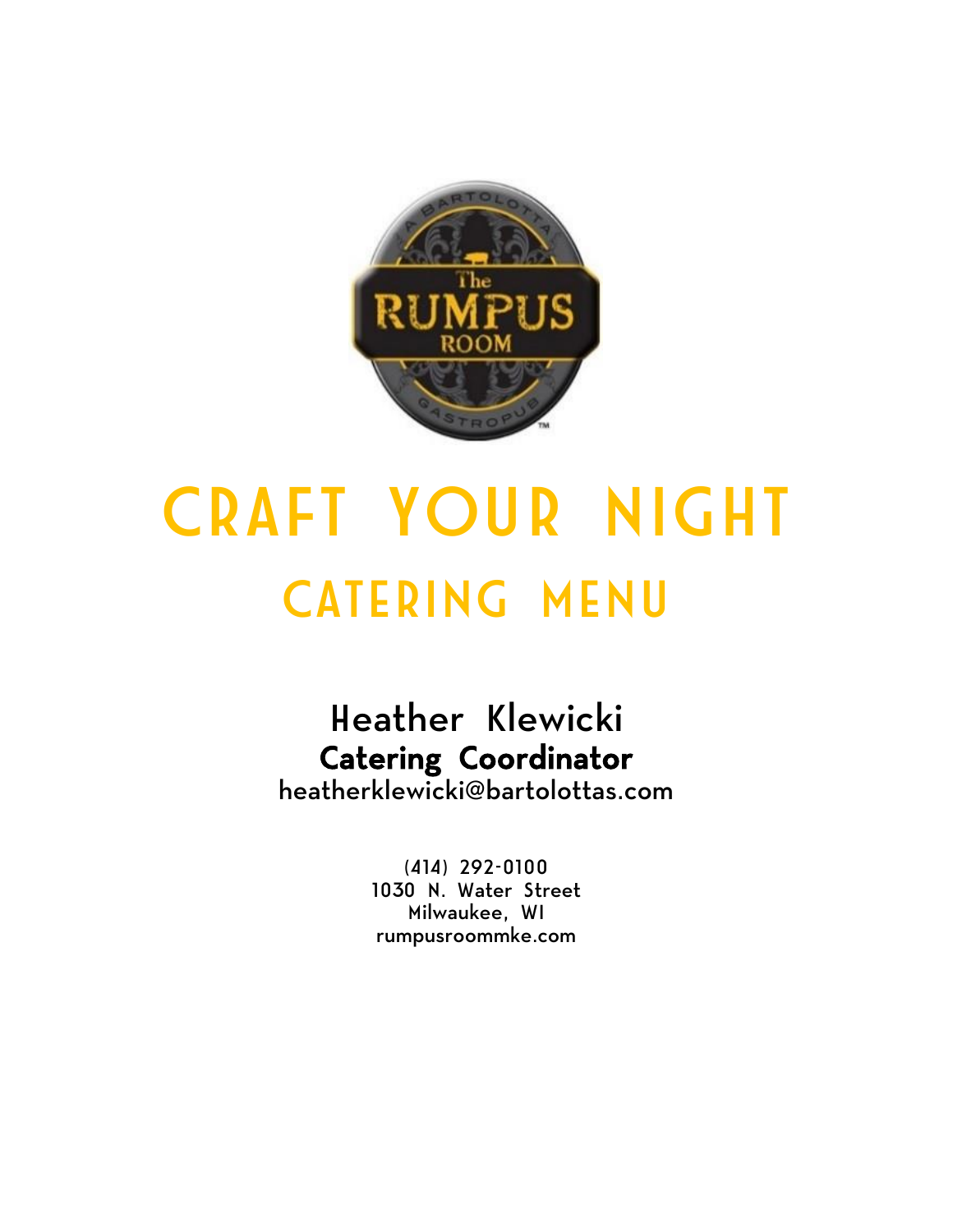

#### RUMPUS ROOM CHARCUTERIE BOARD

a selection of premium meats and cheeses served with dried fruits, Marcona almonds, cornichons, olives, and bakery fresh bread

> SMALL (serves 10-20) ……………………\$75.00 MEDIUM (serves 20-40) ………………\$140.00 LARGE (serves 40-50) …………………\$280.00 X-LARGE (serves 50+) ……………………\$350.00

#### VEGETABLE TRAY

assorted vegetables with ranch sauce for dipping

-or-

#### FRUIT TRAY

assorted fruits and berries with vanilla yogurt for dipping

| SMALL (serves 10-20)  \$35.00  |  |
|--------------------------------|--|
| MEDIUM (serves 20-40)  \$75.00 |  |
| LARGE (serves 40-50) \$150.00  |  |
|                                |  |

### SKEWERS

#### RATATOUILLE SKEWERS

squash, bell peppers, zucchini, eggplant, tomato, basil oil \$20.00/dozen (V) (GF)

#### CHIMICHURRI BEEF SKEWERS

grilled top sirloin, house-made chimichurri drizzle \$34.00/dozen (GF)

#### DAYBOAT SCALLOP SKEWERS

u-10 scallops, tomatoes, bell peppers, 'nduja butter \$48.00/dozen

#### GINGER SHRIMP SKEWERS

chilled jumbo shrimp, ginger-scallion oil \$38.00/dozen (GF)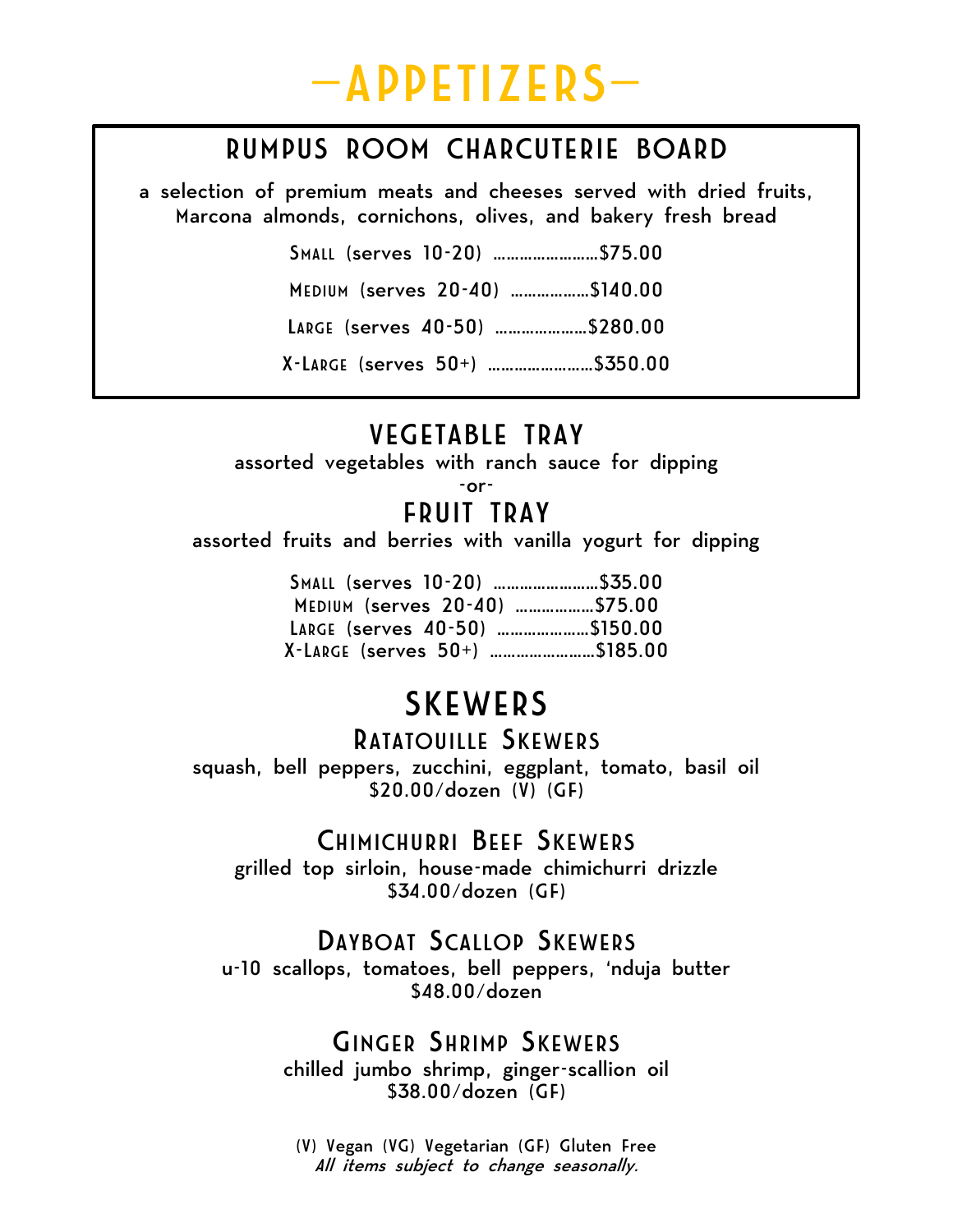## —APPETIZERS—

all appetizers below serve approximately 10 guests per order

#### MAC N' CHEESE CUPS

Carr Valley aged cheddar, bread crumbs, served in miniature mason jars \$24.00/dozen (VG)

#### NASHVILLE HOT FRIED OYSTERS

spicy chicken-fried oysters on Pullman bread, pickle, white barbecue sauce \$38.00/dozen

#### BACON & CHEESE CURD FLATBREAD

caramelized onion, brown sugar bacon, crème fraiche, local cheese curds \$23.00/dozen

#### MARGHERITA FLATBREAD

demi-sec tomato, fresh basil, mozzarella, balsamic reduction \$22.00/dozen (VG)

#### ROASTED TOMATO BRUSCHETTA

served on toasted baguette \$20.00/dozen (V)

#### PULLED PORK SLIDERS

braised barbecue pork, sliced pickle \$36.00/dozen

#### WISCONSIN CHEESE CURDS

Kaufhold's white cheddar curds, creamy garlic sauce for dipping \$20.00/order (VG)

#### PRETZEL BITES

classic German style pretzel bites by Milwaukee Pretzel Company, beer cheese sauce for dipping \$16.00/order (VG)

#### CANDIED BACON

1 pound of Neuske's bacon, baked with brown sugar and black pepper \$20.00/order (GF)

#### RUMAKI

crispy water chestnuts wrapped in bacon \$14.00/dozen

#### DEVILED EGGS

topped with bacon, chive, smoked paprika \$15.00/dozen

#### **WISCONSIN**

#### GRILLED CHEESE BITES

miniature grilled cheese, cornichon pickle \$21.00/dozen (VG)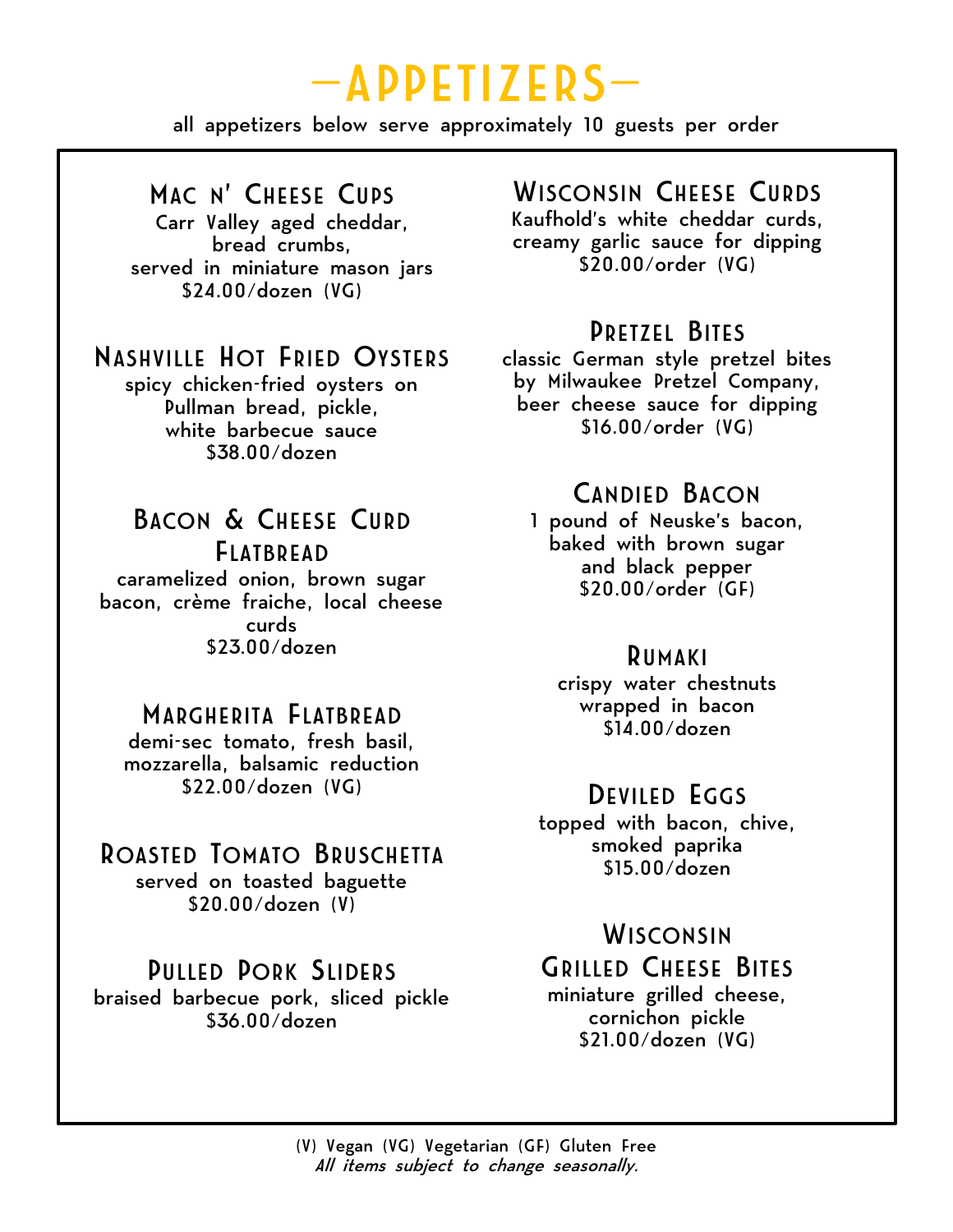## —FAMILY STYLE DINING—

Choose two entrees & two sides \$28.95 per person

simple salad and bread served included

## ENTREES

BRAISED PORK SHOULDER braised Berkshire pork, hoisin, Chinese five-spice, cilantro, scallion, chilis (GF)

ROASTED CHICKEN pan-roasted airline breast, romesco sauce (GF)

STEAK COULOTTE (add \$4.00 per person) grilled, marinated steak, Colonel Pabst Worcestershire cream sauce

SCOTTISH SALMON (add \$4.00 per person) served with red wine butter sauce  $(GF)$ 

CARR VALLEY MAC N' CHEESE served with toasted bread crumbs  $(VG)$ 

WISCONSIN "FRIDAY FISH FRY" lightly breaded perch, tartar, lemon SIDES

SAUTÉED GREEN BEANS

CRISPY-FRIED BRUSSELS **SPROUTS** 

CREAMY COLESLAW

GARLIC MASHED POTATOES

ROASTED RED POTATOES

STEAMED BROCCOLINI

GARLIC BUTTON MUSHROOMS (add \$2.00 per person)

all sides are vegetarian and gluten free

#### INTERESTED IN MORE THAN TWO OPTIONS?

\$5.00 PER GUEST PER ADDED ENTRÉE \$3.00 PER GUEST PER ADDED SIDE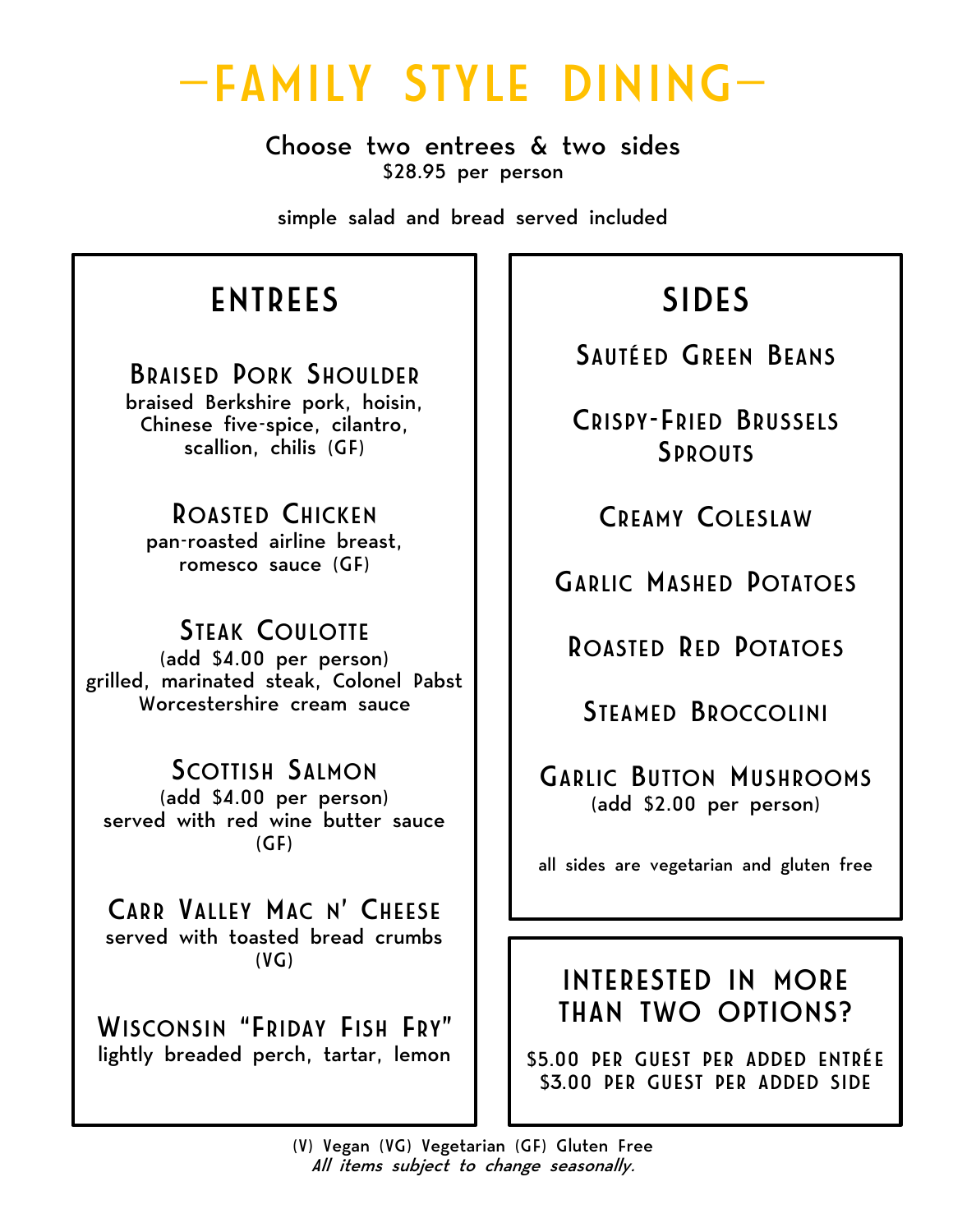## —BUFFET STYLE DINING—

Choose two entrees & two sides \$27.95 per person

simple salad included

## ENTREES

BRAISED PORK SHOULDER braised Berkshire pork, hoisin, Chinese five-spice, cilantro, scallion, chilis (GF)

ROASTED CHICKEN pan-roasted airline breast, romesco sauce(GF)

STEAK COULOTTE (add \$4.00 per person) grilled, marinated steak, Colonel Pabst Worcestershire cream sauce

SCOTTISH SALMON (add \$4.00 per person) served with red wine butter sauce  $(GF)$ 

CARR VALLEY MAC N' CHEESE served with toasted bread crumbs  $(VG)$ 

WISCONSIN "FRIDAY FISH FRY" lightly breaded perch, tartar, lemon

## SIDES

SAUTÉED GREEN BEANS

CRISPY-FRIED BRUSSELS **SPROUTS** 

CREAMY COLESLAW

GARLIC MASHED POTATOES

ROASTED RED POTATOES

STEAMED BROCCOLINI

GARLIC BUTTON MUSHROOMS (add \$2.00 per person)

all sides are vegetarian and gluten free

#### INTERESTED IN MORE THAN TWO OPTIONS?

\$5.00 PER GUEST PER ADDED ENTRÉE \$3.00 PER GUEST PER ADDED SIDE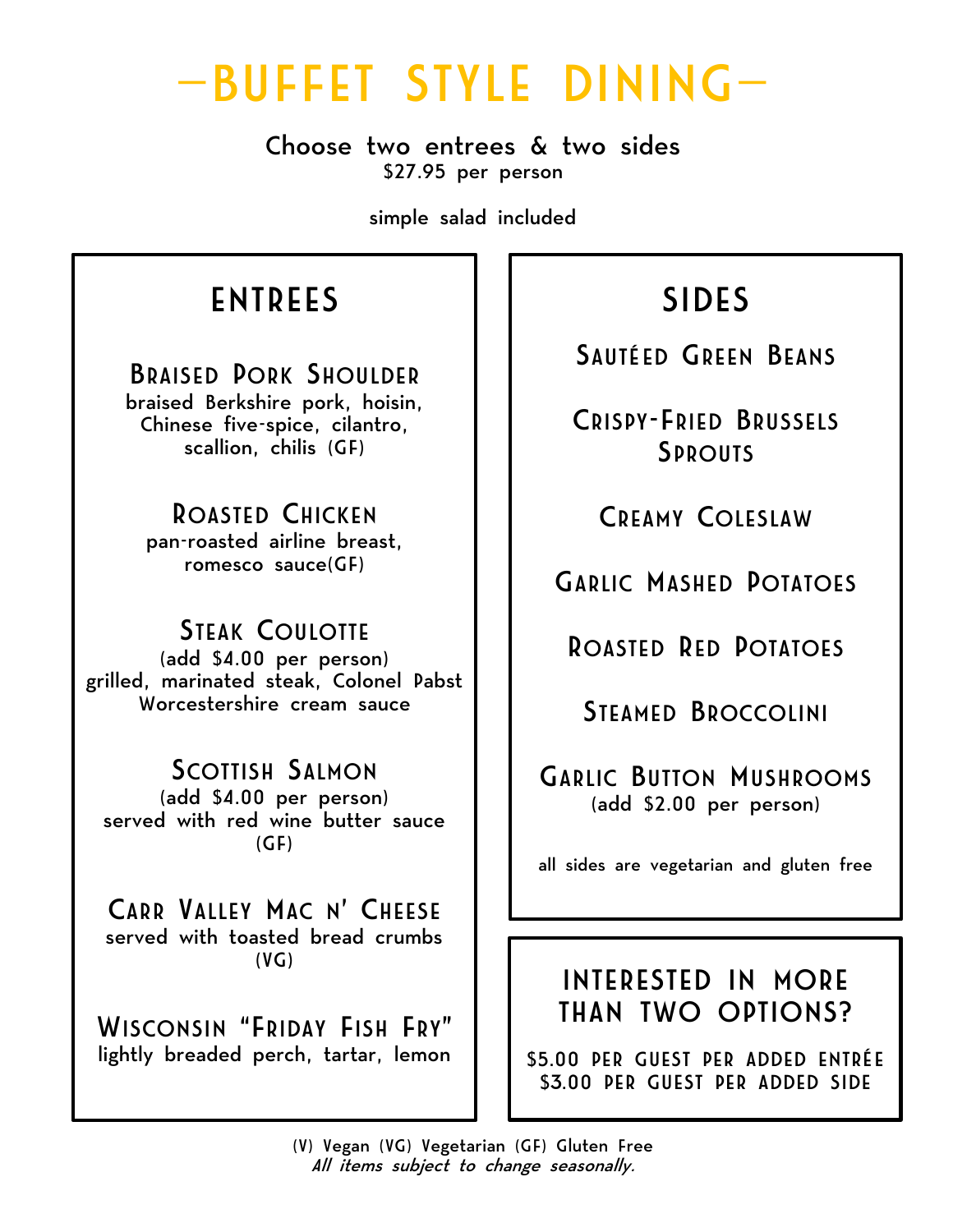## —CUSTOM SMALL MENU—

#### Choice of two starters, three entrees, and two desserts

Groups of 25 or less may customize a menu for guests to order from the evening of the event. Groups over 25, we ask for counts for each course 10 days prior to arrival \*and to provide place cards indicating guest selections.

### **STARTERS**

#### BEER CHEESE SOUP

Carr Valley cheddar, Weiss beer, spiced popcorn \$7.95 (VG) With candied bacon crumbles \$8.50

#### SIMPLE SALAD

mixed greens, cucumber, tomato, house balsamic dressing \$6.95 (V) (GF)

### KALE SALAD

golden beets, goat cheese, walnuts, red onion, radish, orange-tarragon vinaigrette \$9.95 (V) (GF)

#### WEDGE SALAD

iceberg lettuce, bacon, onion, tomato, rosemary Carr Valley bleu cheese dressing \$9.95 (GF)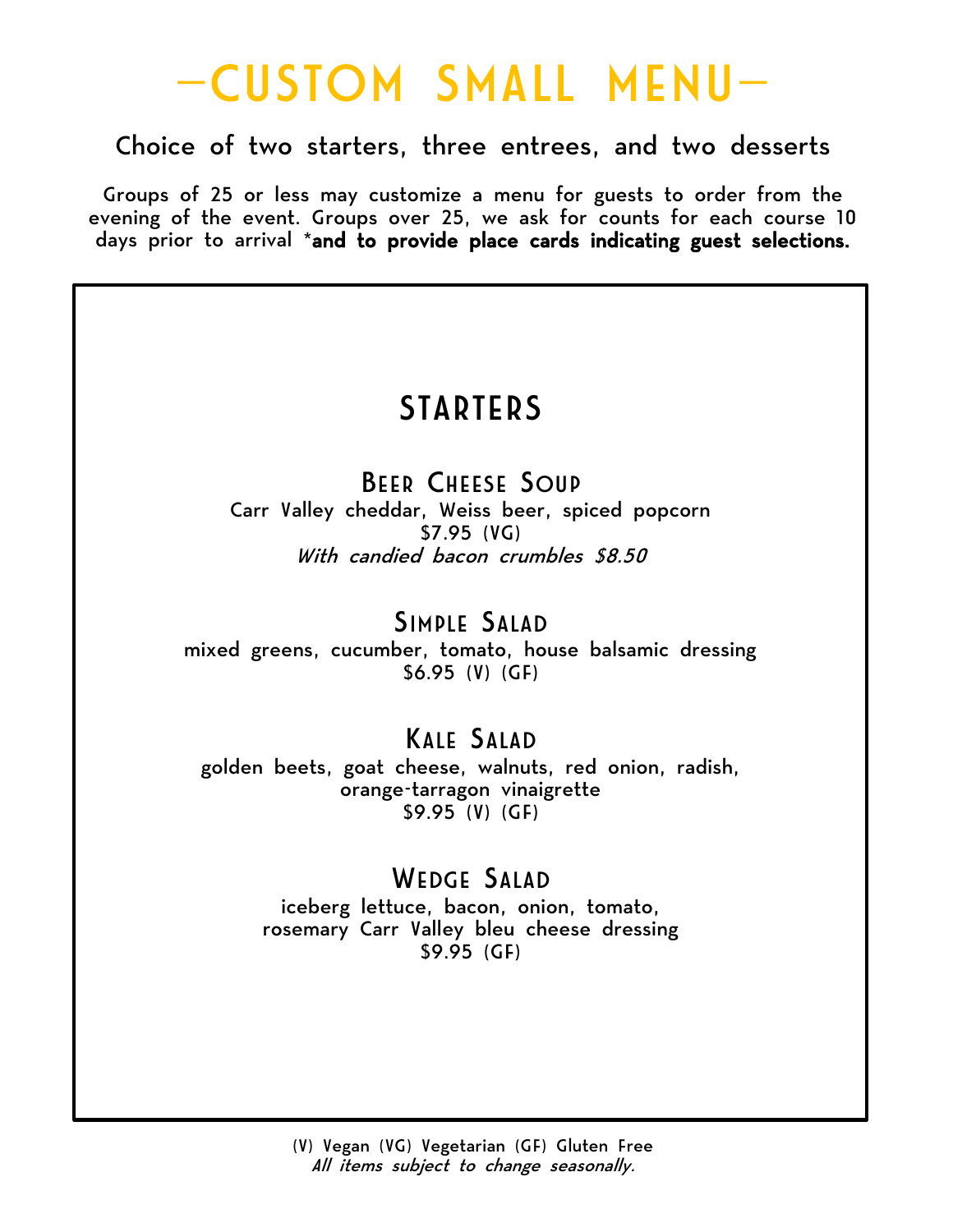

### PUB STEAKS

Our steaks are corn-fed 100% Black Angus raised on family farms. All steaks are served with Colonel Pabst Worcestershire cream sauce, sautéed green beans, and garlic mashed potatoes

> TOP SIRLOIN "COULOTTE" \$33.95 NEW YORK STRIP \$39.95 FILET \$40.95 WAGYU EYE OF RIBEYE \$52.95

make any steak into surf & turf! add two u-10 scallops for \$9.00

PAN SEARED SCALLOPS potato-leek puree, brussels sprouts leaves, roasted cauliflower, pepitas, lemon brown butter \$33.95 (GF)

#### SCOTTISH SALMON

fried brussels sprouts, curried root vegetable mash, oyster mushrooms, red wine butter sauce \$27.95(GF)

#### ROASTED CHICKEN

bone-in airline breast, sautéed green beans, roasted red potatoes, romesco sauce \$25.95 (GF)

#### PORK SCHNITZEL breaded pork loin with arugula, mushrooms, shaved Fonegreek gouda, fried egg \$26.95

#### BRAISED PORK SHOULDER

Chinese five-spice, hoisin, broccolini, cilantro, finger peppers, carrot-ginger puree \$20.95 (GF)

#### VEGAN PHO

roasted mushroom broth, soy pickled shiitakes, rice noodles, bean sprouts, fresh herbs, red chili and lime \$20.95 (V)

#### CAJUN SHRIMP MAC

blackened shrimp, cavatappi, herb bread crumbs, gruyere, aged cheddar \$23.95

#### **WISCONSIN**

"FRIDAY FISH FRY" lightly breaded perch, crinkle cut fries, coleslaw, tartar sauce, lemon \$20.95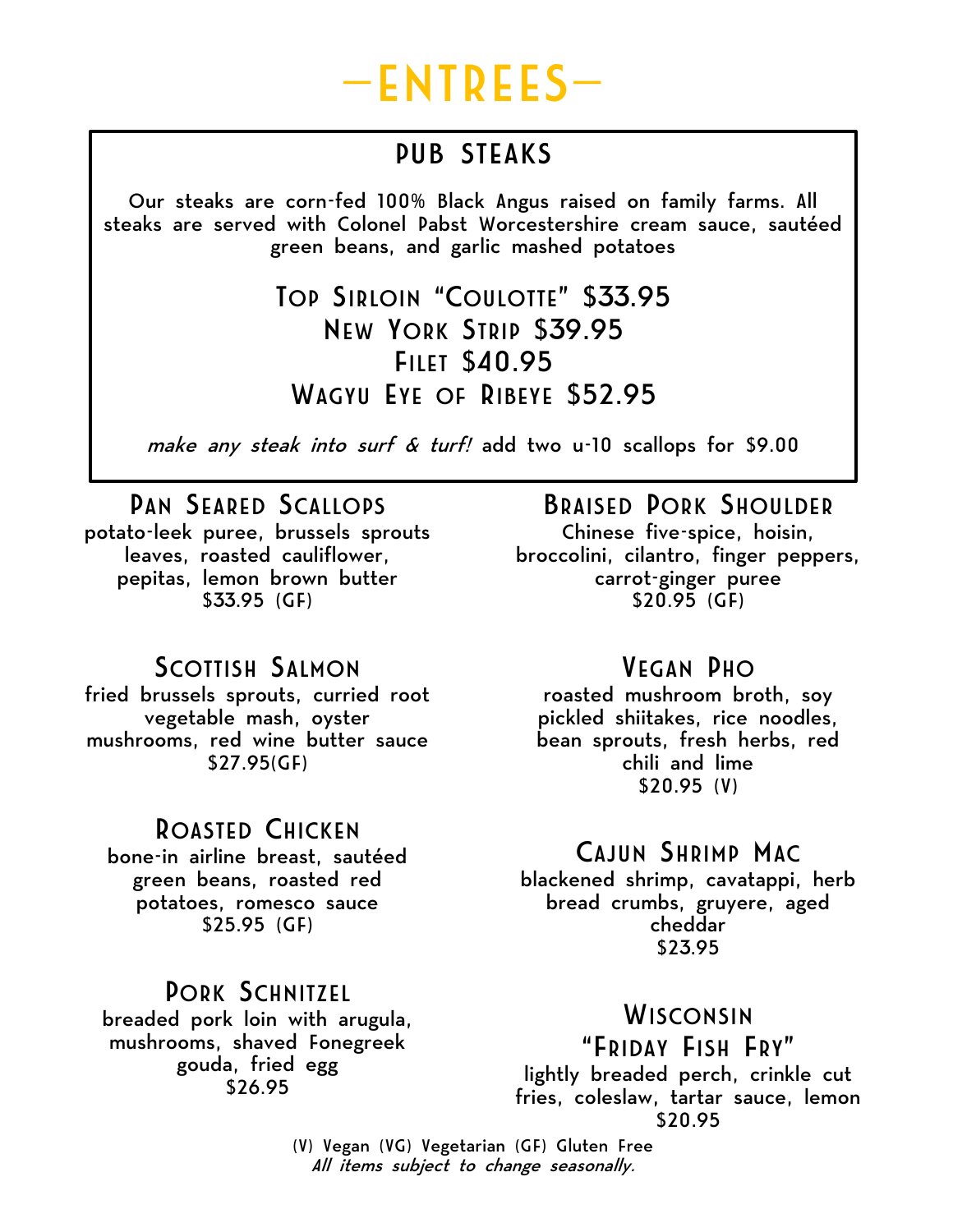## —DESSERTS—

### INDIVIDUALLY PLATED

WARM STOUT BROWNIE Cold Spoons whiskey gelato, roasted walnuts \$8.95 (VG)

> WARM BREAD PUDDING with seasonal accompaniment

\$8.50 (VG)

SORBET AND BERRIES Cold Spoons sorbet with fresh seasonal berries \$7.25 (GF) (VG)

#### SPRECHER ROOT BEER FLOAT

vanilla bean ice cream, local root beer \$8.95 add a shot of rum \$4.00

#### SEASONAL PLATED DESSERT

ask about our seasonal offerings! market pricing

### DESSERT BITES

served stationed at a dessert table \$20.00 per dozen

STOUT BROWNIE BITES BREAD PUDDING BITES MINIATURE APPLE CRISPS SEASONAL CHEESECAKE BITES CHOCOLATE-COVERED STRAWBERRIES CHOCOLATE CHIP COOKIES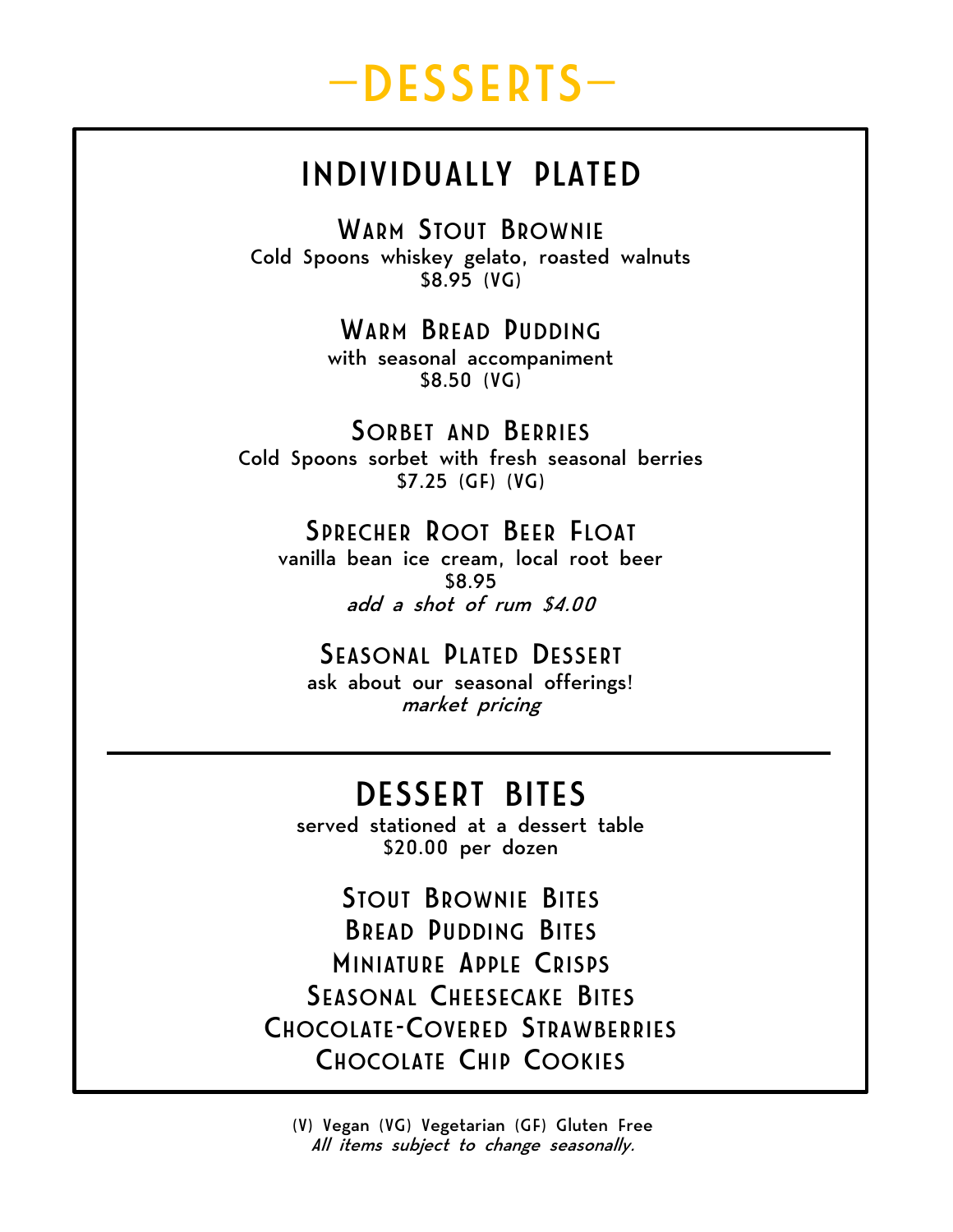## —BAR AND BEVERAGE—

bar set-up packages available only for The Room @ Rumpus please ask about bar package options for our semi-private dining spaces

WINE AND BEER ONLY

included in room rental charge all drinks charged based on consumption, to include: 6 local beers @ \$6.00 each 3 red wines @ \$9.00 each 3 white wines @ \$8.00 each non-alcoholic beverages @ \$3.25 each

FULL BAR SET UP \$125.00 set up fee added to final bill wine and beer with call liquor\* set-up for cocktails, to include: 6 local beers @ \$6.00 each 3 red wines @ \$9.00 each 3 white wines @ \$8.00 each non-alcoholic beverages @ \$3.25 each cocktails @ \$9.00 - \$20.00 each

Stoli Vodka Bacardi Rum Malibu Coconut Rum Captain Morgan Spiced Rum Hornitos Tequila

Jack Daniels Whiskey Jim Beam Bourbon Korbel Brandy Dewar's White Label Scotch

\*all liquors subject to change \*\*top shelf and premium liquors available upon request

choice of:

OPEN BAR all drinks are added to the final bill

#### CASH BAR

each guest pays individually \*cash bar revenue is not included towards any food and beverage minimum

DRINK TICKETS

ticketed beverages are added to the final bill 1 to 3 drink tickets distributed to guests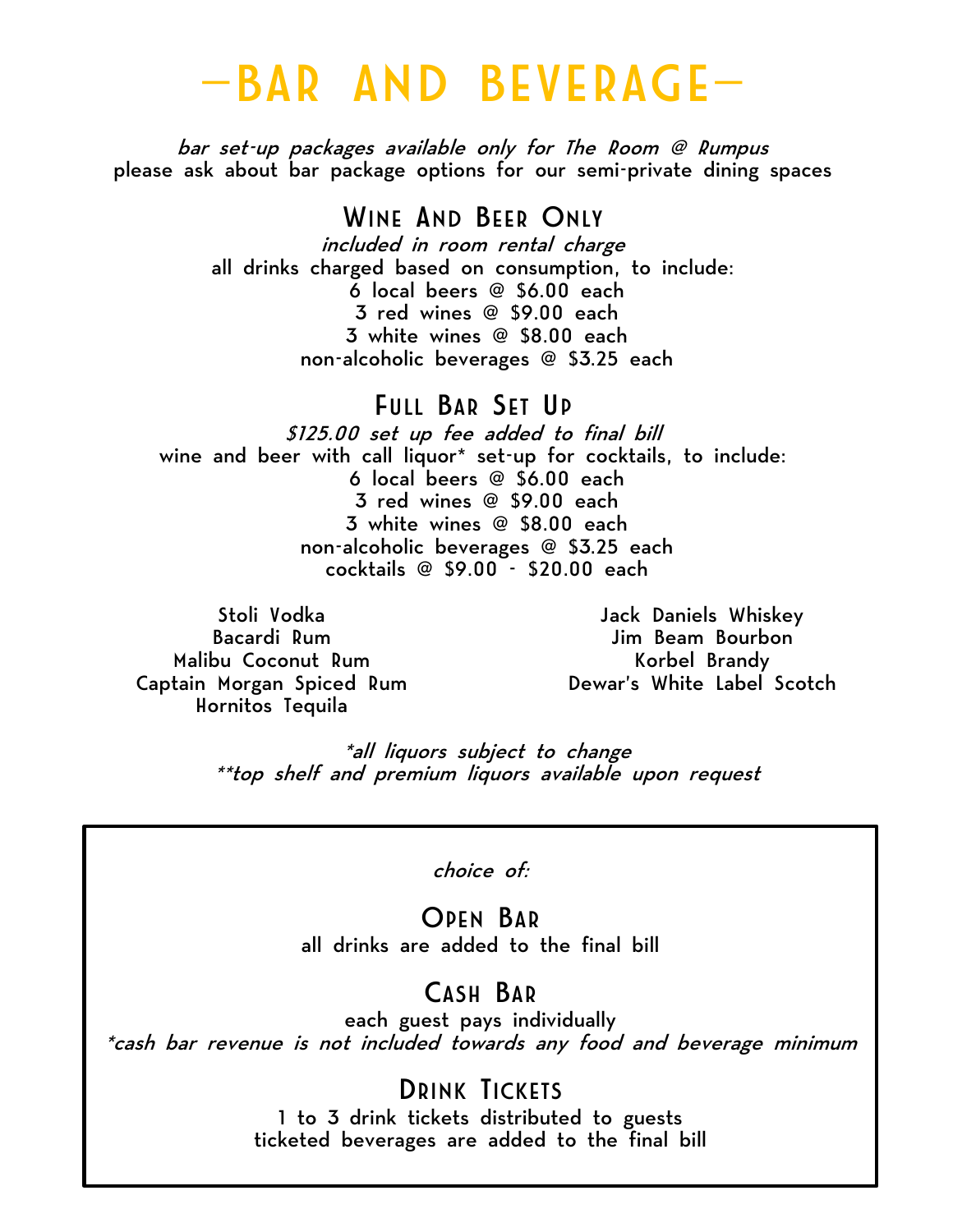## —BAR AND BEVERAGE—

\*all beverage is charged on consumption

### SPECIALTY BAR SET UPS

#### MIMOSA BAR

the perfect sparkling addition to any event! the bar is set with a variety of self-serve juices \$50.00 plus \$40.00 per bottle consumed

#### BLOODY MARY BAR

pickles and olives and bacon- oh my! guests may choose spice level and desired garnishes \$20.00 per 10 guests plus \$9.00 per Bloody Mary

#### OLD FASHIONED BAR

a Wisconsin favorite! with the help of a seasoned bartender, guests choose their liquor and mix-ins to create their own signature old fashioned \$20.00 per 10 guests plus \$9.00 per cocktail

#### FLOAT BAR

a unique take on a dessert favorite! premium vanilla bean ice cream with a variety of specialty sodas \$30.00 per 10 guests plus \$7.00 per float

#### BOOZY FLOAT BAR

a boozy take on a dessert favorite! premium vanilla bean ice cream with a variety of specialty sodas and liquors \$30.00 per 10 guests plus \$12.00 per boozy float

#### SIGNATURE COCKTAIL BAR

the perfect personalized addition to your event! wine and beer set up plus choose 1-2 of the Rumpus Room's specialty cocktails or create your own cocktail to feature